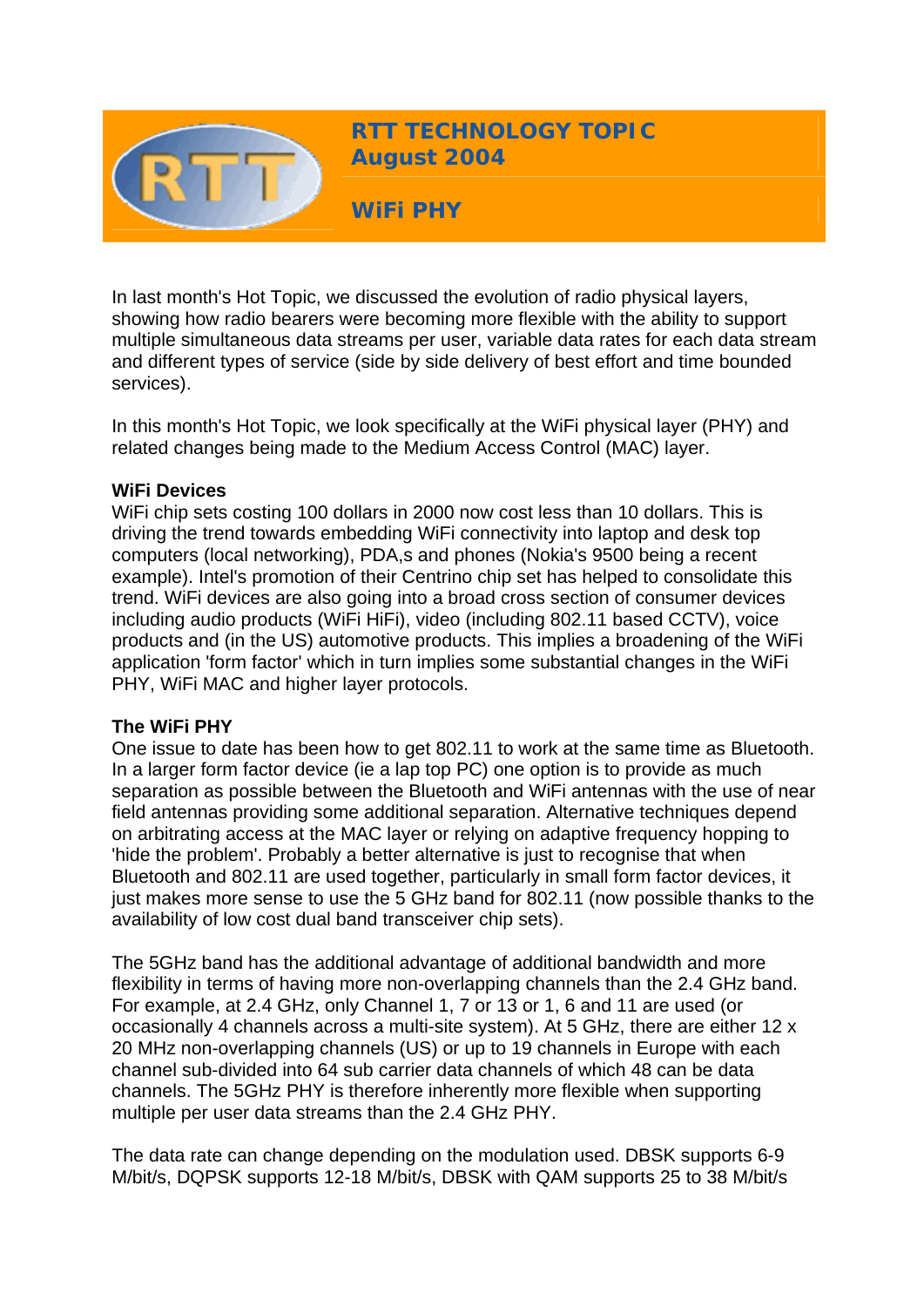and DQPSK with QAM supports 48 to 54 M/bit/s. Some products are also available which offer 108 M/bit/s by bonding two channels together. The alternative of course is to use 802.11a side by side with 802.11g at 2.4 GHz though probably not a great idea to use Bluetooth as well in this type of device. 802.11g and 802.11a both use an OFDM multiplex so there is good commonality across these two physical layers and the inter-working is to an extent pre specified within 802.11j

# **The WiFi MAC**

Figure 1 shows the physical layer options (a, b and g) and MAC layer work items  $(e,f,h,l,j,k,n,s)$ .

| la              |                     |              |               |             | le | f $ g $    |  |  | ∣h∥i ∥i ∣k∥n∥s∣ |  |
|-----------------|---------------------|--------------|---------------|-------------|----|------------|--|--|-----------------|--|
| $5$ GHz         | 2.4 GHz             |              |               |             |    | 2.4GHz     |  |  |                 |  |
| $6-54$<br>M/bit | 1M/bit              | 2M/bit       | 5.5M/bit      | $ 11$ M/bit |    | 6-54 M/bit |  |  |                 |  |
|                 | Basic rate Extended |              | Enhanced rate |             |    |            |  |  |                 |  |
| <b>OFDM</b>     | <b>DBPSK</b>        | <b>DQPSK</b> | <b>QPSK</b>   |             |    |            |  |  |                 |  |

# **Figure 1 802.11 Task Groups and Work Items**

A reminder of why these work items exist.

#### **802.11 e QoS and prioritisation**

802.11 has always traditionally been a connectionless contention based access protocol. The traditional bandwidth allocation mechanisms, primarily the distributed co-ordination function and point co-ordination (PC) functions are not well adapted to and were never intended for time bounded services such as real time voice and/or video.

Figure 2 shows the changes proposed for the QoS and prioritisation mechanisms.

## **Figure 2 QOS and prioritisation**

| Bandwidth management/Parametized QOS |                                 |                                               |                       |                                                             |                      |  |
|--------------------------------------|---------------------------------|-----------------------------------------------|-----------------------|-------------------------------------------------------------|----------------------|--|
| Traditional                          |                                 |                                               |                       |                                                             |                      |  |
| CSMA/CA                              |                                 |                                               |                       |                                                             |                      |  |
| <b>DCF</b>                           |                                 |                                               |                       |                                                             |                      |  |
| PCF/PC                               |                                 |                                               |                       |                                                             |                      |  |
| <b>New</b>                           |                                 |                                               |                       |                                                             |                      |  |
|                                      | Extended data<br>channel access |                                               | <b>Best</b><br>Effort | Video TXOP Voice TXOP                                       |                      |  |
| <b>EDCA</b>                          | Wireless media<br>extension     | Background                                    | DCF)                  | Video<br>(Replaces transmission transmission<br>opportunity | Voice<br>opportunity |  |
| <b>HCCA</b>                          | <b>Hybrid Controlled</b>        | HCCA establishes 8 queues in the Access Point |                       |                                                             |                      |  |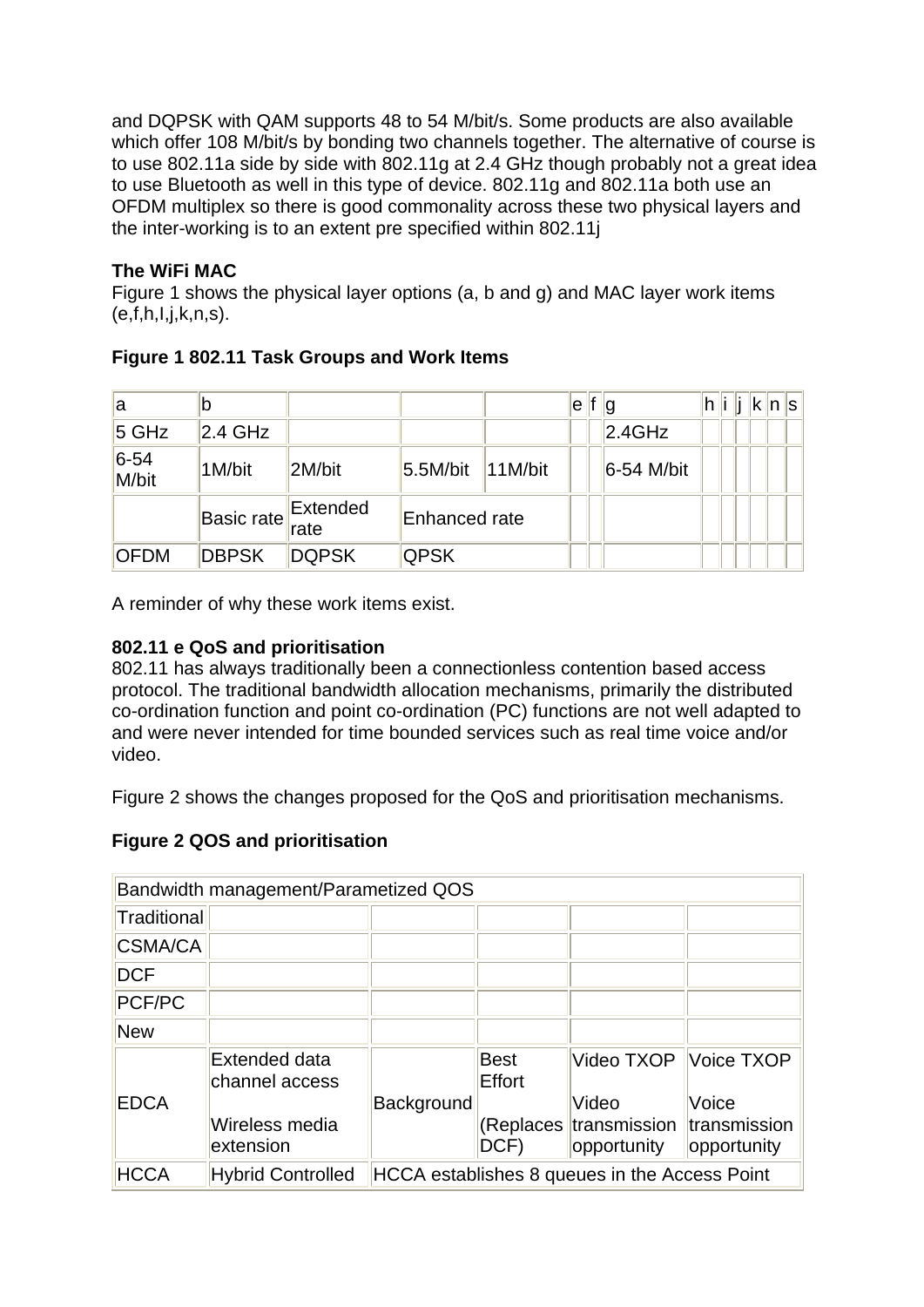|  | <b>Channel Access</b><br>Point co-ordinator<br>$ $ (PC) replaced with<br>a hybrid<br> coordinator(HC) | $\parallel$ (AP) designated by their traffic specification |
|--|-------------------------------------------------------------------------------------------------------|------------------------------------------------------------|
|--|-------------------------------------------------------------------------------------------------------|------------------------------------------------------------|

The traditional bandwidth allocation mechanisms used in 802.11 b (distributed coordination function and point co-ordination function using a point co-ordinator) are supplemented with two new protocols specified by the 802.11 e work groups based on traffic prioritisation (802.11 d). The new functions are EDCA - extended data channel access also known as the Wireless Media Extension. This establishes four prioritisation levels, background, best effort (equivalent to existing DCF capabilities), video and voice, Video and voice data streams are given dedicated transmission opportunities known as TXOP. HCCA - hybrid controlled channel access, replaces or rather supplements the existing point co-ordination functions with the point coordinator replaced by a hybrid co-ordinator. The hybrid co-ordinator establishes 8 queues in the Access Point ingress and egress ports, which can then treat individual data/traffic streams in accordance with their traffic specification (TSPEC). 802.11e is not ratified yet but pre standard chip sets will be available from Atheros later this year targeted at the home networking market.

#### **802.11 f Handover**

802.11 has always worked on the principle of 'break before make' rather than 'make before break'. Simply put, if acknowledgement packets stop coming back, the device will channel scan and look for another beacon. The time taken to do this is typically about 70 milliseconds. If you were walking from access point to access point within an office using WiFi for voice this would be annoying. A fast roaming study group is looking at reducing these roaming delays to less than 50 milliseconds. As with 802.11 e, pre-standard devices are being shipped with these capabilities already enabled, Spectralink being one example.

The question then arises as to the degree of mobility being supported and whether the base station/access point or the user's device should take the handover decision. Seamless 'make before break' handover protocols (used in cellular voice networks) imply substantial amounts of measurement reporting and a rework of the beacon structure (see 802.11 k below).

## **802.11 h Power Control**

If measurement reporting is used then it makes sense to introduce power control. Power control improves the battery life/duty cycle of the user device and should generally help to reduce the noise floor, which in turn should deliver some capacity and coverage benefits. Power control however implies a rework of the beacon structure (see 802.11k below).

## **802.11 i Authentication and encryption**

802.11 i (ratified in June 2004) addresses the replacement of the existing (semisecure) authentication and encryption procedures known as Wireline Equivalent Privacy (WEP) with WiFi Protected Access (WPA). This adds in the user authentication missing in WEP and makes it easier to implement SIM based access effectively bringing WiFi together with existing cellular authentication procedures.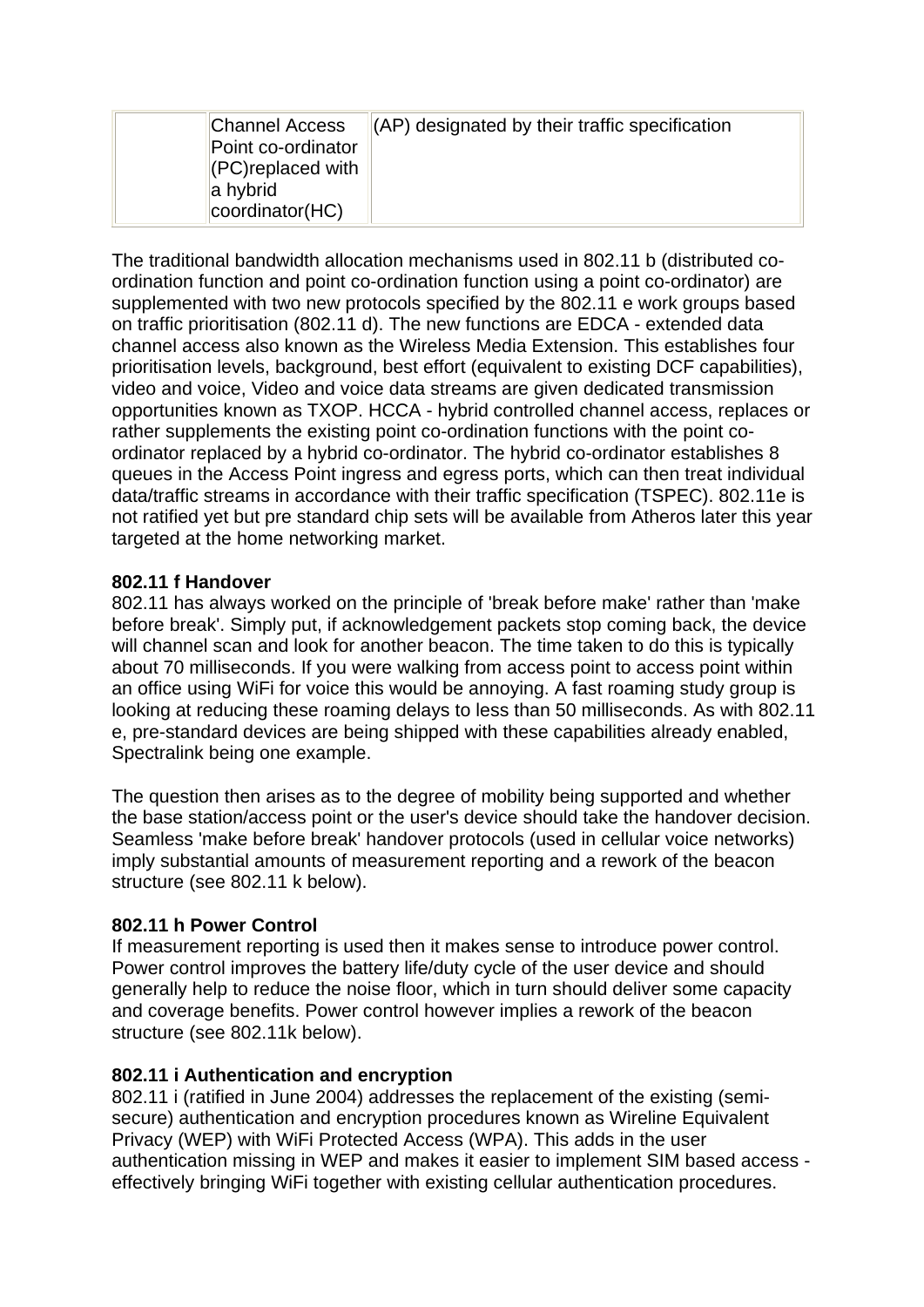802.i also describes a Temporal Key Integrity Protocol, a combination of WPA and AES, the American encryption standard for streamed media. The challenge here is to keep configuration simple and to minimise any impact on header overheads and end to end latency budgets.

## **802.11 j Interworking**

Originally established to address issues of 802.11a and Hiperlan interworking, additional work items include handover between 802.11 b, g and a and in the longer term, handover between WiFi and cellular (or alternative 802.16 /802.20 wide area systems.)

## **802.11 k Measurement reporting**

802.11k measurement reporting introduces many of the techniques presently used in cellular (including GSM MAHO mobile assisted handoff). Measurements collected and sent to the MIB Management Information Base) would include data rate, BER, SNR and a neighbour graph. One proposal is to use beacon compression to take out redundant information in persistent sessions and therefore release beacon bandwidth for measurement reporting. This would be known as a Resource Management Beacon (RRM beacon) and is covered by recent Nokia contributions to the 802.11k work groups

## **802.11 n Stream Multiplexing**

802.11n is intended as a protocol for managing multiple HDTV channel streams with additional space for simultaneous voice and data. The standard is going to mandate the use of MIMO (multiple input/multiple output) techniques to get throughputs of =>100M/bit/s.There is an as yet unresolved dispute between two interest groups with different ideas of how to implement MIMO. The TGn sync group backed by Agere, Intel, Toshiba and Cisco supports a 40 MHz rather than 20 MHz channel with a 2x2 antenna configuration. The headline data rate for two adjacent 'bonded' 40 MHz channels is 250 Mbit/s. The MAC overheads bring this down to about 175Mbit/s

The World Wide Spectrum Efficiency organisation (WWise) backed by TI, ST, Broadcom and Conexant supports the retention of the existing 20 MHz channel and a 4x4 antenna approach which offers similar headline rates. Final ratification of the standard is expected by end 2006.

## **802.11 s Mesh Networking**

And finally (for the moment), 802.11s addresses mesh networking and ad hoc network protocols. This potentially brings WiFi into much more direct competition with Bluetooth based personal area networks (PANS) and Device Access/Device Area Networks (DANS) and paves the way for possible future integration with UWB based PAN/DAN solutions. Mesh networking protocols will also facilitate a whole new generation of wearable WiFi products both for consumers and professional users.

## **Summary**

The rapid decrease in WiFi chip prices has opened up new consumer and professional applications. This increase in 'application bandwidth' has required substantial changes to be made to the WiFi PHY and MAC. Effectively as application bandwidth increases protocol bandwidth increases. QoS, handover, authentication, encryption, inter-working, measurement reporting and mesh network protocols all